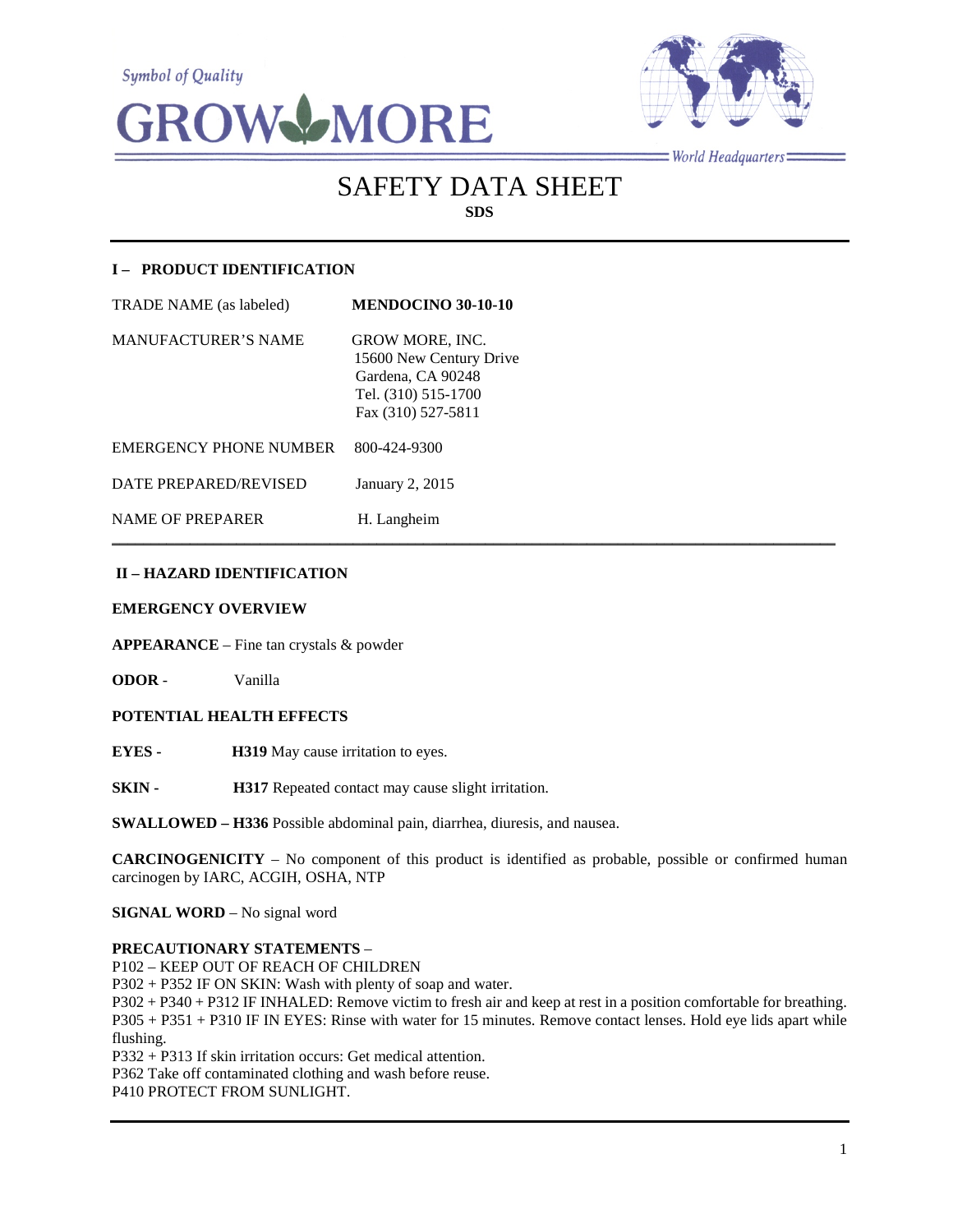| <b>CHEMICAL NAME</b>    | CAS No.    | %            |
|-------------------------|------------|--------------|
| <b>Ammonium Nitrate</b> | 6484-52-2  | Trade secret |
| Ammonium Phosphate      | 7722-76-1  | Trade secret |
| Potassium Phosphate     | 7778-77-0  | Trade secret |
| Potassium Nitrate       | 7757-79-1  | Trade secret |
| Potassium Sulfate       | 7778-80-5  | Trade secret |
| Urea                    | $57-13-6$  | Trade secret |
| Boric Acid              | 10043-35-3 | Trade secret |
| Copper EDTA             | 14025-21-9 | Trade secret |
| Iron EDTA               | 15708-41-5 | Trade secret |
| Calcium EDTA            | 62-33-9    | Trade secret |
| <b>Magnesium EDTA</b>   | 14402-88-1 | Trade secret |
| Manganese EDTA          | 15375-84-5 | Trade secret |
| Ammonium Molybdate      | 12027-67-7 | Trade secret |
| <b>Zinc EDTA</b>        | 14025-21-9 | Trade secret |

## **III – COMPOSITION/INFORMATION ON INGREDIENTS**

## **IV – FIRST AID MEASURES**

Treat symptomatically. Contact poison treatment specialist immediately if large quantities have been ingested or inhaled. No specific treatment.

\_\_\_\_\_\_\_\_\_\_\_\_\_\_\_\_\_\_\_\_\_\_\_\_\_\_\_\_\_\_\_\_\_\_\_\_\_\_\_\_\_\_\_\_\_\_\_\_\_\_\_\_\_\_\_\_\_\_\_\_\_\_\_\_\_\_\_\_\_\_\_\_\_\_\_\_\_\_\_\_\_\_\_\_\_\_\_\_\_\_\_\_\_

 $\mathcal{L}_\mathcal{L} = \{ \mathcal{L}_\mathcal{L} = \{ \mathcal{L}_\mathcal{L} = \{ \mathcal{L}_\mathcal{L} = \{ \mathcal{L}_\mathcal{L} = \{ \mathcal{L}_\mathcal{L} = \{ \mathcal{L}_\mathcal{L} = \{ \mathcal{L}_\mathcal{L} = \{ \mathcal{L}_\mathcal{L} = \{ \mathcal{L}_\mathcal{L} = \{ \mathcal{L}_\mathcal{L} = \{ \mathcal{L}_\mathcal{L} = \{ \mathcal{L}_\mathcal{L} = \{ \mathcal{L}_\mathcal{L} = \{ \mathcal{L}_\mathcal{$ 

EYE CONTACT – Wash thoroughly with water for at least 15 minutes. Remove contact lenses. Hold eyelids apart during flushing. Send patient immediately to physician.

SKIN CONTACT – Wipe excess material with dry cloth, removing contaminated clothing and shoes with large amounts of water and soap for at least 15 minutes.

INHALED – Remove from exposure to fresh air. Get medical attention if symptoms occur.

SWALLOWED – Rinse mouth. Drink 2-3 glasses of water and seek medical assistance. Do not induce vomiting or give anything by mouth to an unconscious person. Get medical attention if symptoms occur.

\_\_\_\_\_\_\_\_\_\_\_\_\_\_\_\_\_\_\_\_\_\_\_\_\_\_\_\_\_\_\_\_\_\_\_\_\_\_\_\_\_\_\_\_\_\_\_\_\_\_\_\_\_\_\_\_\_\_\_\_\_\_\_\_\_\_\_\_\_\_\_\_\_\_\_\_\_\_\_\_\_\_\_\_\_\_\_\_\_\_\_\_\_

# **V – FIRE-FIGHTING MEASURES**

SPECIAL FIREFIGHTING PROCEDURE – Must wear MSHA/NIOSH approved self-contained breathing Apparatus. Use abundant amount of water in early stages of fire.

\_\_\_\_\_\_\_\_\_\_\_\_\_\_\_\_\_\_\_\_\_\_\_\_\_\_\_\_\_\_\_\_\_\_\_\_\_\_\_\_\_\_\_\_\_\_\_\_\_\_\_\_\_\_\_\_\_\_\_\_\_\_\_\_\_\_\_\_\_\_\_\_\_\_\_\_\_\_\_\_\_\_\_\_\_\_\_\_\_\_\_\_\_

UNUSUAL FIRE & EXPLOSION HAZARD – Dust cloud can cause explosion.

FLASH POINT – N/A

FLAMMABLE LIMITS – N/A

AUTOIGNITION TEMPERATURE – N/A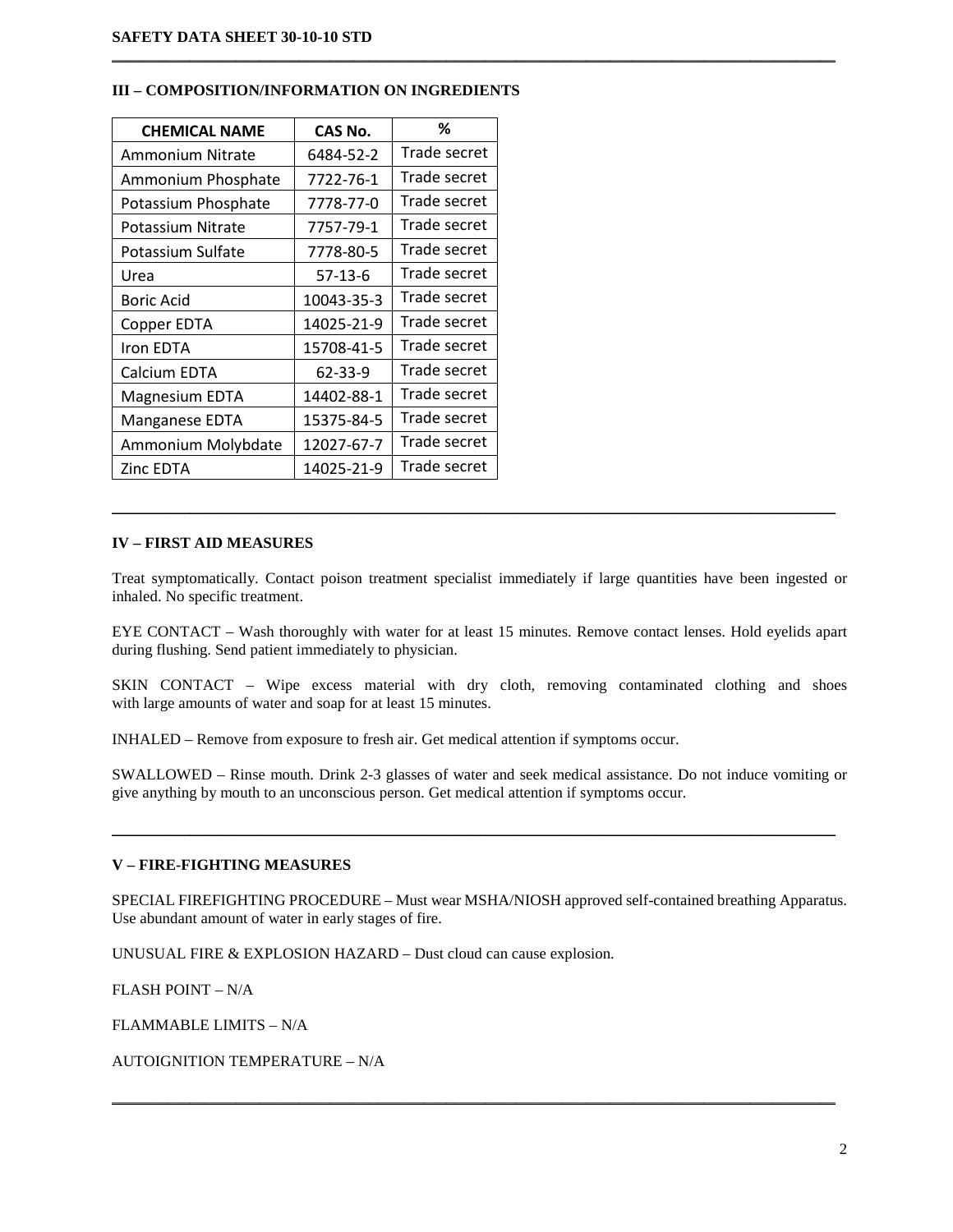# **VI – ACCIDENTAL RELEASE MEASURES**

SPILL RESPONSE PROCEDURE - Use broom or dry vacuum to collect material for proper disposal without raising dust. Prevent entry into waterways, sewers, basements or confined areas. Finish cleaning by spreading water on the contaminated surface and allow to evacuate through the sanitary system. Any spilled area should be contained and recovered. Never return spills to original container for re-use.

 $\mathcal{L}_\mathcal{L} = \mathcal{L}_\mathcal{L} = \mathcal{L}_\mathcal{L} = \mathcal{L}_\mathcal{L} = \mathcal{L}_\mathcal{L} = \mathcal{L}_\mathcal{L} = \mathcal{L}_\mathcal{L} = \mathcal{L}_\mathcal{L} = \mathcal{L}_\mathcal{L} = \mathcal{L}_\mathcal{L} = \mathcal{L}_\mathcal{L} = \mathcal{L}_\mathcal{L} = \mathcal{L}_\mathcal{L} = \mathcal{L}_\mathcal{L} = \mathcal{L}_\mathcal{L} = \mathcal{L}_\mathcal{L} = \mathcal{L}_\mathcal{L}$ 

**\_\_\_\_\_\_\_\_\_\_\_\_\_\_\_\_\_\_\_\_\_\_\_\_\_\_\_\_\_\_\_\_\_\_\_\_\_\_\_\_\_\_\_\_\_\_\_\_\_\_\_\_\_\_\_\_\_\_\_\_\_\_\_\_\_\_\_\_\_\_\_\_\_\_\_\_\_\_\_\_\_\_\_\_\_\_\_\_\_\_\_\_\_**

## **VII – HANDLING AND STORAGE**

To maintain product quality, do not store in heat or direct sunlight. Use good housekeeping hygienic practices such as washing hands with soap after handling. Keep out of reach of children and pets. Do not reuse empty containers.

## **VIII – EXPOSURE CONTROLS/PERSONAL PROTECTION**

VENTILATION & ENGINEERING CONTROLS – Local exhaust

RESPIRATORY PROTECTION – Where dust is generated by the process, MSHA/NIOSH approved respirator is advised in the absence of proper environmental control.

EYE PROTECTION – Safety glasses or goggles where there is a potential eye contact. Safety eyewash station should be accessible within 10 seconds.

**\_\_\_\_\_\_\_\_\_\_\_\_\_\_\_\_\_\_\_\_\_\_\_\_\_\_\_\_\_\_\_\_\_\_\_\_\_\_\_\_\_\_\_\_\_\_\_\_\_\_\_\_\_\_\_\_\_\_\_\_\_\_\_\_\_\_\_\_\_\_\_\_\_\_\_\_\_\_\_\_\_\_\_\_\_\_\_\_\_\_\_\_\_**

SKIN PROTECTION – Wear protective work gown, rubber or plastic gloves to prevent irritation.

#### **IX – PHYSICAL AND CHEMICAL PROPERTIES**

#### **GENERAL INFORMATION**

APPEARANCE – Fine blue crystals & powder

ODOR – Vanilla

FLAMMABILITY – Non-flammable

EXPLOSIVE PROPERTIES – Non-explosive

pH of 1% SOLUTION – 5.75 – 6

DECOMPOSITION TEMPERATURE – N/E

SOLUBILITY IN WATER – Highly soluble (> 80%)

#### **X – STABILITY AND REACTIVITY**

STABILITY – Stable under normal conditions of use

CONDITIONS TO AVOID – Extreme heat, damp and wet condition.

INCOMPATIBILITY – None known

HAZARDOUS DECOMPOSITION PRODUCTS – Toxic fumes and gases may be generated. Metal oxides possible.

HAZARDOUS POLYMERIZATION – Will not occur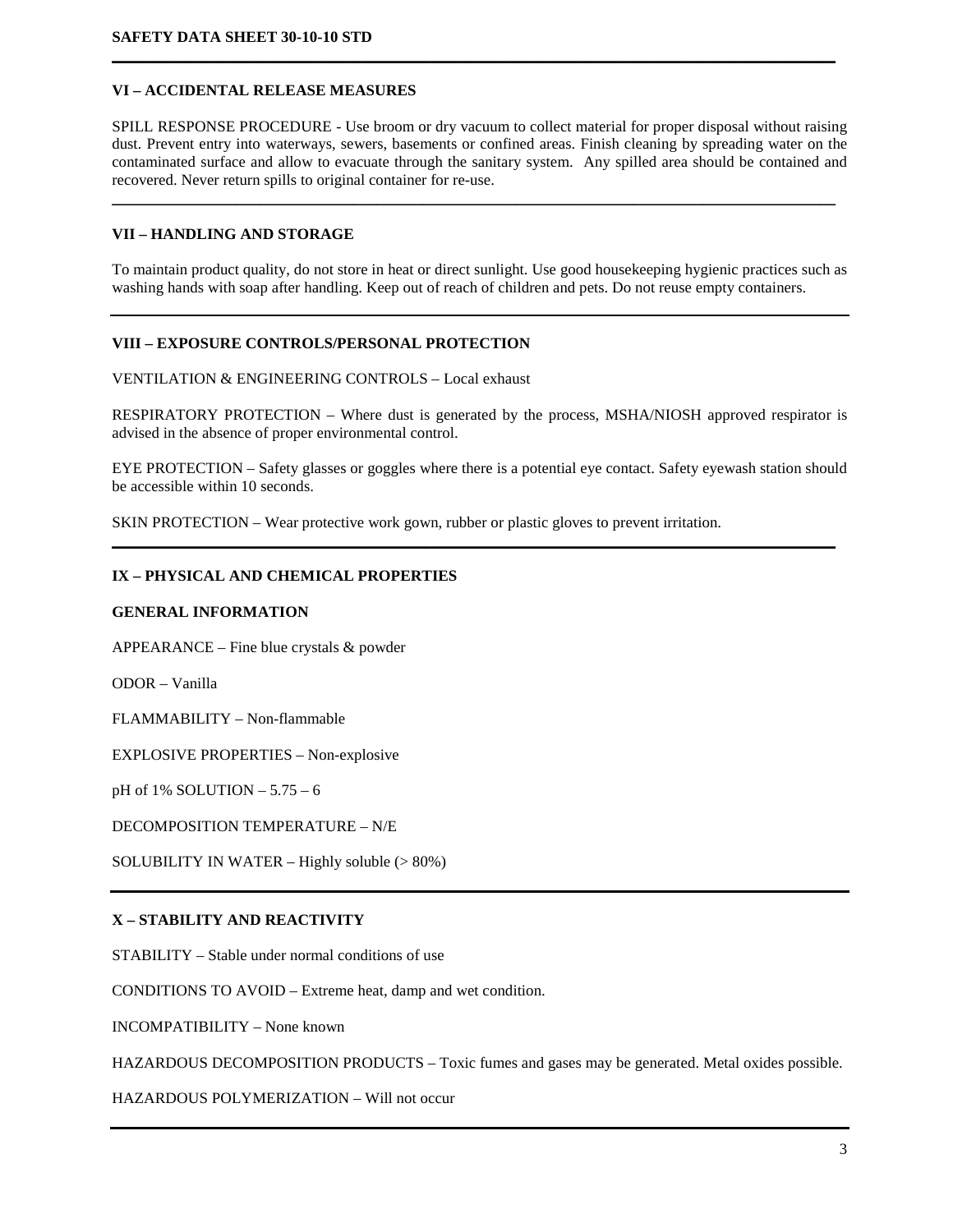# **XI – TOXICOLOGICAL INFORMATION**

ACUTE TOXICITY

SKIN IRRITATION – May cause slight irritation

EYE IRRITATION – May cause slight irritation

SENSITIZATION – None

CHRONIC TOXICITY – No health effect are expected under normal use.

REPRODUCTIVE EFFECTS – None known

CARCINOGENICITY – This products does not contain any substances that are considered carcinogens by OSHA, NTP, IARC or ACGIH

 $\mathcal{L}_\mathcal{L} = \{ \mathcal{L}_\mathcal{L} = \{ \mathcal{L}_\mathcal{L} = \{ \mathcal{L}_\mathcal{L} = \{ \mathcal{L}_\mathcal{L} = \{ \mathcal{L}_\mathcal{L} = \{ \mathcal{L}_\mathcal{L} = \{ \mathcal{L}_\mathcal{L} = \{ \mathcal{L}_\mathcal{L} = \{ \mathcal{L}_\mathcal{L} = \{ \mathcal{L}_\mathcal{L} = \{ \mathcal{L}_\mathcal{L} = \{ \mathcal{L}_\mathcal{L} = \{ \mathcal{L}_\mathcal{L} = \{ \mathcal{L}_\mathcal{$ 

 $\mathcal{L}_\mathcal{L} = \{ \mathcal{L}_\mathcal{L} = \{ \mathcal{L}_\mathcal{L} = \{ \mathcal{L}_\mathcal{L} = \{ \mathcal{L}_\mathcal{L} = \{ \mathcal{L}_\mathcal{L} = \{ \mathcal{L}_\mathcal{L} = \{ \mathcal{L}_\mathcal{L} = \{ \mathcal{L}_\mathcal{L} = \{ \mathcal{L}_\mathcal{L} = \{ \mathcal{L}_\mathcal{L} = \{ \mathcal{L}_\mathcal{L} = \{ \mathcal{L}_\mathcal{L} = \{ \mathcal{L}_\mathcal{L} = \{ \mathcal{L}_\mathcal{$ 

#### **XII – ECOLOGICAL INFORMATION**

MOBILITY – Water contaminating

PERSISTENCE AND DEGRADABILITY – Inherently biodegradable, non-persistence.

AQUATIC TOXICITY – Might be beneficial to plant life.

ADITIONAL ECOLOGICAL INFO – Do not use directly in lakes, ponds and rivers. The product is not classified as environmentally hazardous. However, this does not exclude the possibility that large or frequent spills can have a harmful or damaging effect on the environment. No other adverse environmental effects (e.g. ozone depletion, photochemical ozone creation potential, endocrine disruption, global warming potential) are expected from this component.

 $\mathcal{L}_\mathcal{L} = \{ \mathcal{L}_\mathcal{L} = \{ \mathcal{L}_\mathcal{L} = \{ \mathcal{L}_\mathcal{L} = \{ \mathcal{L}_\mathcal{L} = \{ \mathcal{L}_\mathcal{L} = \{ \mathcal{L}_\mathcal{L} = \{ \mathcal{L}_\mathcal{L} = \{ \mathcal{L}_\mathcal{L} = \{ \mathcal{L}_\mathcal{L} = \{ \mathcal{L}_\mathcal{L} = \{ \mathcal{L}_\mathcal{L} = \{ \mathcal{L}_\mathcal{L} = \{ \mathcal{L}_\mathcal{L} = \{ \mathcal{L}_\mathcal{$ 

 $\mathcal{L}_\mathcal{L} = \{ \mathcal{L}_\mathcal{L} = \{ \mathcal{L}_\mathcal{L} = \{ \mathcal{L}_\mathcal{L} = \{ \mathcal{L}_\mathcal{L} = \{ \mathcal{L}_\mathcal{L} = \{ \mathcal{L}_\mathcal{L} = \{ \mathcal{L}_\mathcal{L} = \{ \mathcal{L}_\mathcal{L} = \{ \mathcal{L}_\mathcal{L} = \{ \mathcal{L}_\mathcal{L} = \{ \mathcal{L}_\mathcal{L} = \{ \mathcal{L}_\mathcal{L} = \{ \mathcal{L}_\mathcal{L} = \{ \mathcal{L}_\mathcal{$ 

## **XIII – DISPOSAL CONSIDERATIONS**

Dispose of within current local and state regulations. No special method required.

## **XIV – TRANSPORT INFORMATION**

**U.S. DEPARTMENT OF TRANSPORTATION –** Not regulated by DOT.

# **XV - REGULATORY INFORMATION**

**TSCA STATUS –** Not determined **OSHA STATUS** – Not listed as hazardous **CERCLA –** None **SARA 313** – No chemical **SARA 302** - None **CALIFORNIA PROPOSITION 65** – Not listed **RCRA -** No